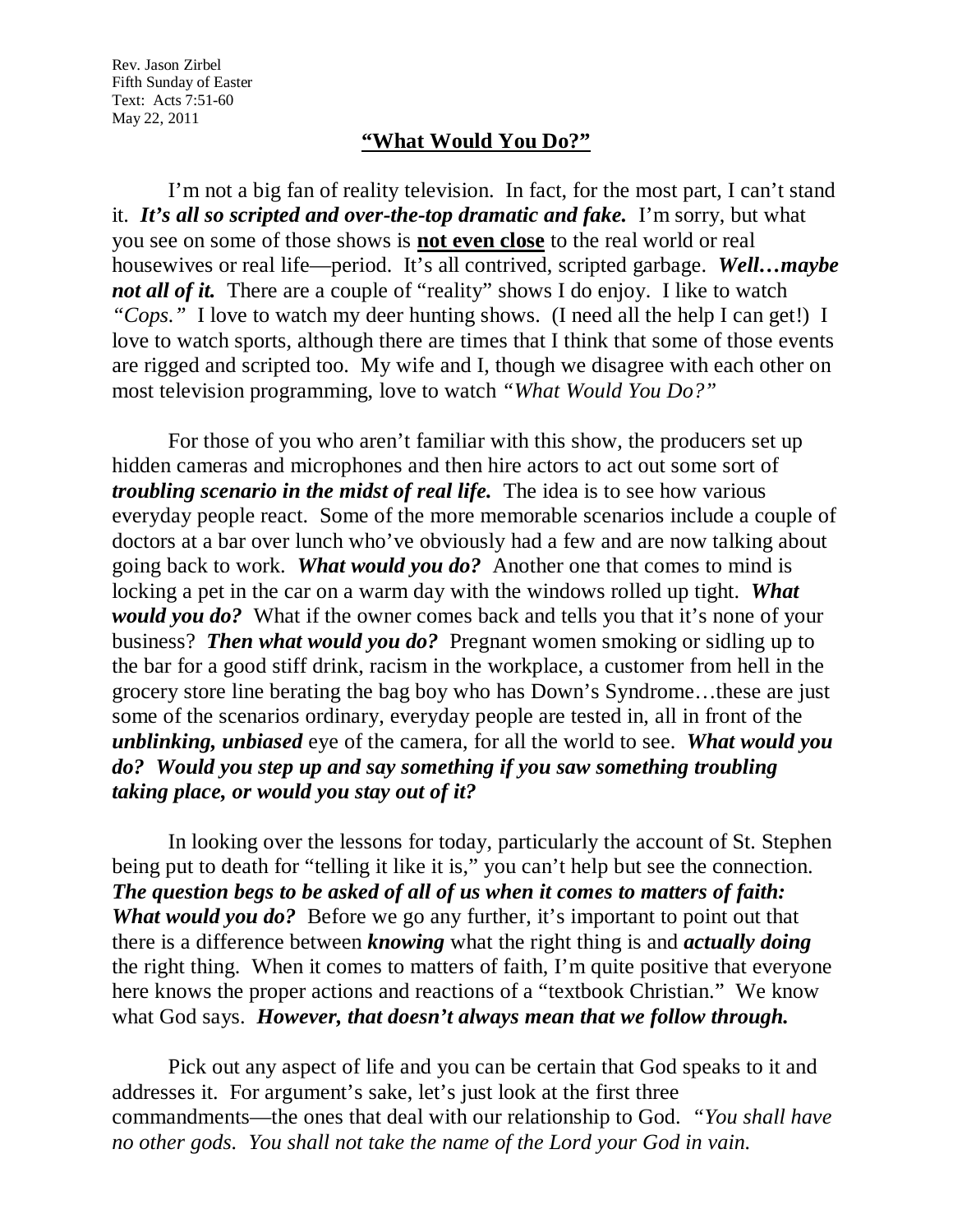*Remember the Sabbath day by keeping it holy."* Sounds easy enough, right? We all learned those as kids in catechism, and I'll be willing to bet that our catechism kids right now could take a test on these Commandments and ace it. Yet, if we're honest, we must confess that there's a *profound disconnect* in our lives. I guess the question is not so much *"what would you do,"* but *"what do you already do?"*

It's a humbling question, isn't it? What do we do when sinful error rears it's ugly head in our lives? What do we do when we're placed in that ugly situation of having to *choose* between standing with God or *saving face* with the rest of the world, perhaps even friends and family? *How's that for a reality check?* In our 21<sup>st</sup> century American culture this choice isn't even a life and death choice like it was for Stephen and for many of our other faithful forefathers. Nowadays, the choice between God and man comes down to really nothing more than a matter of *convenience and ease.* If we stand firm in our faith, life may get a little uncomfortable. Someone may not like us. *We can't let that happen, can we?*

But we fallen children of Adam aren't stupid. In fact, we're downright cunning. We try to find a way around the problem all the time. *We try to manipulate things so as to please everyone.* One of the classic tricks of a manipulator is to *re-label* and *re-classify* the sin as something other than sin. *"That's not a sin. That's just kids doing what comes naturally. That's just two consenting adults finding out if they're compatible for the long-haul of marriage. That's just two people living out their love in an alternative, but equally valid sort of way."* Sound familiar? There's also the tactic of *shifting the blame.* That's one that's been around for a long time, so long, in fact, that Adam and Eve tried it when God confronted them with the question, *"What have you done?" "It's her fault. It's the snake's fault. God, it's Your fault. You gave me the woman!"*

Believe me when I say this, pastors hear this one **all the time.** I'm sure you do too. *"It's your fault. You handled things wrong. Here's how I would do it."* Yes, but there's the problem. You didn't do it. God presented you the same exact problem and you did **nothing**. *"Pastor, you hurt so-and-so's feelings. You need to apologize. You need to reach some sort of compromise and work things out so we'll have peace."* Peace? What kind of peace are you talking about? The peace of simply getting along? The peace that comes when you turn a blind eye and act like sin is no big deal, or at least no one else's business but that person? *The peace that an ostrich has when it buries its head in the ground?* **That's not peace!** That's a lie that could only come from the devil himself. It certainly doesn't come from God, who tells us Himself that husbands and wives and sons and fathers and mothers and daughters will all *hate* each other *on account of faithfulness to Christ and His Word. "Blessed are you when others revile you and persecute you and utter all kinds of evil against you falsely on My account. Rejoice and be glad, for your reward is great in heaven."* **Blessed are you—by God—when you do your job.**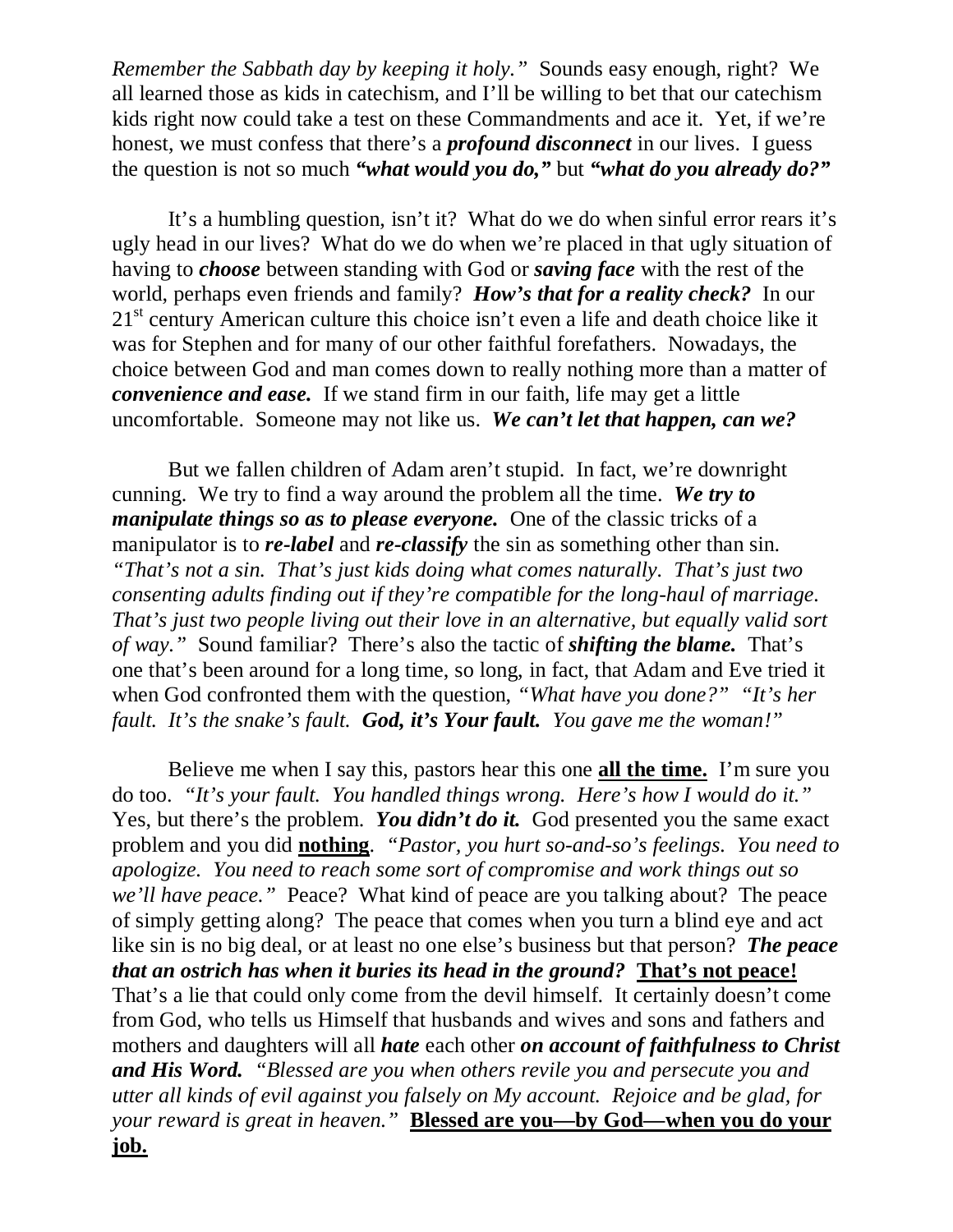And that's just it. Standing firm in the faith is the job of *every* Christian, not just the job of a pastor. Yes—your pastor is called to and expected to stand firm on the side of God, *even if it means death.* That's the vow every pastor takes in his ordination. Some of us take our jobs very seriously, which means that we do make enemies. I've been removed from more than a few Christmas card lists. Truth be told: *This is also the same vow you take in your confirmation* (cf. page 273 LSB). *"Do you intend to live according to the Word of God, and in faith, word, and deed to remain true to God, Father, Son, and Holy Spirit, even unto death?" "I do, by the grace of God." Would the cameras tell a different story?*

You see, that's what true faith is. *It's not just simply believing something or saying that you believe something.* Anyone can do that, and many people change their beliefs more often than they do their underwear. They have no backbone; **no conviction.** True, saving faith *is* conviction. It's firmly standing your ground; standing firm on the solid rock of Christ in the midst of a world full of sinking, shifting sand. **Notice**: This doesn't mean that you have to be the loudest or the most outspoken. Many a time the loudest one leading the charge is also the most foolish one. Scripture is filled with references to clanging symbols and resounding gongs. Christ Himself stood boldly in the faith before Pontius Pilate and the entire Roman world *without ever saying a word. Faith is confident conviction, not necessarily volume.* Confident, convicted faith knows the truth. **It doesn't compromise.** It doesn't settle for anything less than the truth. *"I am the Way, the Truth, and the Life."* True, saving faith stands with Christ *alone*. Like I've always said, if we could get a glimpse of the reality of our sin and the devil and hell, our lives would look and sound a whole lot different. If we could get a glimpse of where we often stand in life, we'd hit the ground in repentance and beg for God's mercy and forgiveness.

In fact, *that's exactly what true, saving faith does.* It repents. It knows the reality. It knows the ugly truth. More often than not, when confronted with one of those "what would you do" moments, we fail. We sin. We side with the path of least resistance. *"No one comes to the Father except through Me," and Christ's way is the way of the cross.* This is exactly where true, repentant, saving faith cleaves—Christ and His all-redeeming cross. *"Father, forgive me, not only because I know not what I do, but especially because sometimes I know exactly what to say, think, and do and I still don't do it."*

And that's the Good News here. Your heavenly Father does forgive you *completely, no strings attached* –not because of anything you do, but *only* because of what Christ Jesus has already done for you in your place. *It is finished.* You are *completely* forgiven because of Christ Jesus. This is precisely why no faithful pastor will ever tell you what you need to do in order *to be saved.* I'll guarantee that you haven't heard a single word to that effect in this sermon!